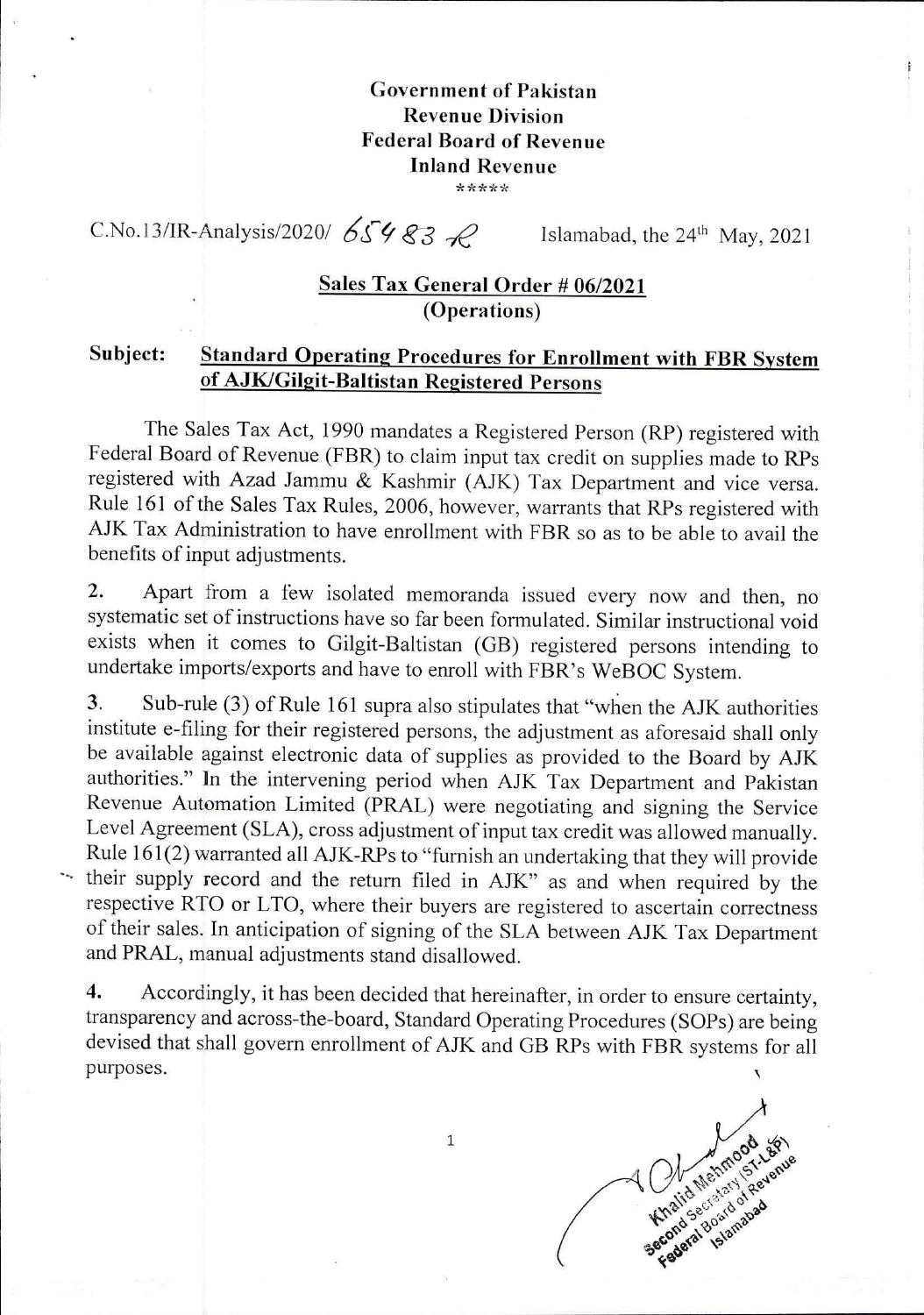## **(A). Status Pre-conditions**

**All** AJK/GB taxpayers seeking enrollment with FBR systems for input adjustment and import/export purposes would need to fulfill the following pre-conditions:-

- That, the business is physically located within the territorial boundaries  $(i)$ of AJK and GB administrations.
- That, the business should have been registered with the AJK/GB tax roll.  $(ii)$
- That, the applicant taxpayer must not be involved in a criminal or tax  $(iii)$ fraud proceedings at the time of filling of application anywhere in the country.

# **(Th. Application Requirements**

- (i) Directors and Partners in case of an Association of Persons or a and Articles of Association/Form 29 for Companies. Company along with Partnership Deed for an AOP, and Memorandum request on its letter head to his Commissioner concerned in AJ&K/GB duly enclosed by a copy of CNICs of the owner(s) of the business, and **The** AJK/GB RPs intending to enroll with FBR would make a formal
- $(iv)$ A copy of National Tax Number (NTN) Certificate issued by the AJK/GB Tax Department.
- A copy of Sales Tax Registration Certificate issued by the AJK/GB Tax  $(v)$ Department.
- Proof of being Active Taxpayer with the AJK/GB's Tax Department.  $(v_i)$
- Online NTN/STRN verification (Principal Activity Manufacturer/ Importer/Exporter from AJK and GB Tax Department.)
- A copy of NTNs of all Directors/Partners issued by the FBR in case of Limited Company/A0Ps.
- Emails and mobile numbers of the lead/authorized Director/Partner.
- Incorporation number for SECP registered companies.  $(x)$
- $(x_i)$ Revenue, AJK or GB, as the case may be. manufacturer must be forwarded internally by Commissioner Inland The verification report of premises of the AJK/GB taxpayer/

2

Secretary Islamabas Secretary Revenue Federal Blamabad